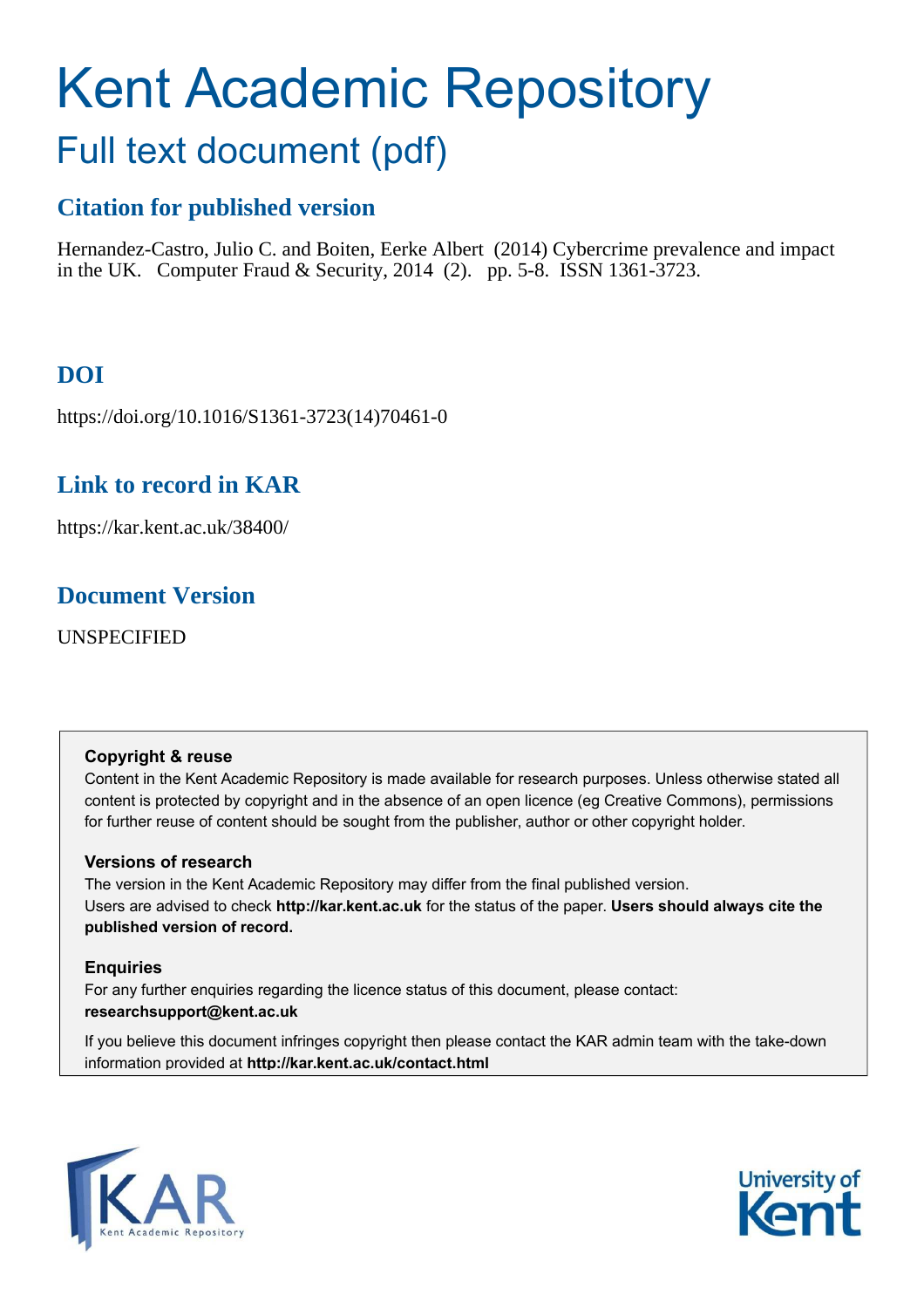#### Short abstract (c.25 words): We report and discuss the results of our initial survey to measure the impact and prevalence for the average citizen of cybercrime in the UK.

Long abstract (c.120 words): Relatively little is known about the scale and cost of cybercrime in the UK, as current industry and academic efforts have produced largely unreliable estimates, often focusing primarily on large businesses. To address this, the authors developed one of the first customer surveys centred on the impact and prevalence of cybercrime to the average UK citizen. Just under one fifth of individuals surveyed had been victims of online crime, and of these, 6% reported being victimised more than once. Surprisingly, 2.3% reported losses in excess of £10,000 from online crime. We discuss the methodology used, its advantages, limitations, and main findings. We also reflect on the media coverage, and propose some cautionary notes for generalising and interpreting results. We additionally offer future research directions.

## Cybercrime prevalence and impact in the UK

Julio Hernandez-Castro [jch27@kent.ac.uk](mailto:jch27@kent.ac.uk)

Eerke Boiten E.A.Boiten@kent.ac.uk

#### Introduction

The internet has now become central to the way people live their lives – transforming businesses and providing new tools for everyday communication [1]. It is estimated that around 80 per cent of households in Great Britain had an internet connection in 2012 [2]. Internet users are spending increasing amounts of time online, undertaking a greater range of online and social networking activities [3].

However, the internet also presents increasing opportunities to cyber criminals. The nature of some traditional crime types has been transformed by the use of information communications technology (ICT) in terms of scale and reach, and includes areas such as financial transactions, sexual offending, harassment and threatening behaviour, and commercial damage and disorder.

New forms of criminal activity have also been developed targeting computers and computer networks, such as malware and hacking. Threats exist not just to individuals and businesses, but to national security and infrastructure and the borderless nature of cybercrime means that the UK can be targeted from anywhere in the world. The cyber threat has been assigned a 'Tier One' threat status in the government's national security strategy – one of the highest priorities for action [4].

Consequently, it is crucial we increase our knowledge and understanding of cybercrime. To date, efforts to measure the prevalence of online crime in the UK have been inconsistent and have often produced unreliable estimates [5]. Among the more robust recent findings, the Crime Survey for England and Wales (CSEW) found over one-third (37%) of adult internet users reported experiencing a negative online incident in 2011/2012, with computer viruses being the most common experience reported; experiences of unauthorised access to, or use of, personal data in the past 12 months was reported by 7% of adult internet users [6]. However the data from the CSEW does not necessarily relate to criminal activity, and these negative experiences would not often be recorded as crime. In order to address the dearth of research relating to the prevalence of online crime and its consequences to the general public, the University of Kent's Centre for Cyber Security Research developed and administered one of the first surveys on the impact and prevalence of cybercrime among UK citizens.

Our aims were two-fold: First, we wanted to check whether the relatively new platform offered by Google Surveys could be of any use to security researchers, particularly for finding relevant information on cybercrime prevalence. We examined multiple documents and studies, arguably many directly or indirectly supported by Google, and came to the conclusion that findings by this method, if used with care, can be compared, in some cases favourably, to the ones

#### $<$ CFS $>$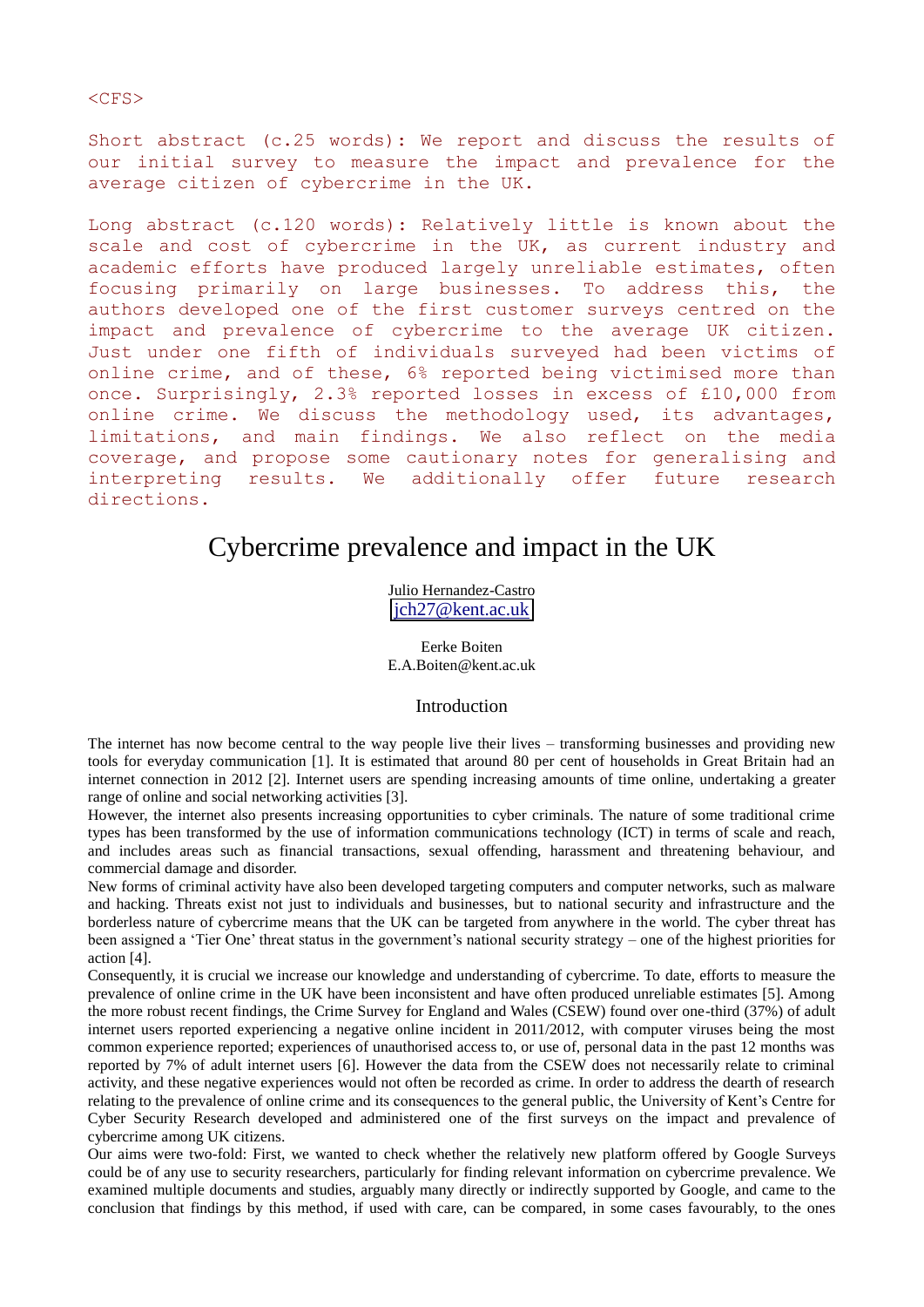produced by more traditional survey methods. There is an increasing corpus of evidence supporting this hypothesis [7], and recently even some highly regarded researchers have incorporated Google Surveys into their output [8]. Surveys get their responses from users that, as a result of answering the questions, are offered access to protected online content – for example, to magazine articles protected by a paywall. We were concerned about this incentive, and how it may induce users to pick quick and biased answers to access their desired contents as quickly as possible. Apparently, though, this does not occur too frequently and, in addition to this, Surveys offers answer randomization to minimize these undesirable biases. So, for a number of reasons, we believe we can cautiously (see section on Future Works) answer in the affirmative to this first question, and we plan to continue to employ this tool in future surveys.

Our second was that we wanted to test whether the recent and quite surprising findings of Google's security researcher Elie Bursztein concerning the USA population would be reproduced for the UK population [9].

Our results showed that they are, indeed. When asked the same question *"*Has anyone ever broken into any of your online accounts including email, social network, banking, and online gaming ones*?"* a surprising 18.3% (virtually identical to the 18.4% found by Bursztein) answered positively. Even more worrying is possibly the fact that 6% of those surveyed said this had happened more than once (for 6.4% for USA-Bursztein). The results on this question can be seen in Figure 1.

#### <INSERT FIG.1>

Figure 1. Answers in the UK to the question Has anyone ever broken into any of your online accounts including email, social network, banking, and online gaming ones?

Google Surveys has some interesting characteristics, like the possibility of accurately locating the survey respondents and classifying and interpreting data according to this inferred location automatically. Its age classification capabilities are also very relevant. These two features were important for our research at hand.

The Google Survey tool analyses the data collected, looking for statistically significant correlations, and highlights them, calling them insights. It is the task of the researcher to decide whether these insights are false positives, just a byproduct of trying multiple combinations, or not, and whether they are consistent.

In our case, we believe that the two insights suggested by Google Surveys were statistically significant, consistent and meaningful. They were also quite interesting: the first is that those aged in the range 55-64 answered "No" to this question rather more often than the rest. This result was consistent across areas (Wales, Scotland, England) and particularly acute (this constituted the second insight) in England (with 91.3% compared to an average of 70.4%). The differences are statistical significant within the 95% confidence intervals computed. Of course, we can at the moment only speculate on the reasons behind this. Older people might be more cautious online, or spend less time, have fewer activities and accounts, or perhaps they keep an overall better security.

This result appeared quite counter-intuitive to us, but we cannot call it exceptional, as for most other types of crime older people tend to be less victimised. It is also well-known that elderly people seem to have more fear of crime, but they are generally less exposed to it [10]. This might be a less clear cut fact in the digital than in the real world, as it seems there is an increase of online schemes targeting the elderly [11]. However, there may be other explanations: it may also be the case that they are less aware of breaches of accounts actually having taken place. We plan to investigate the reasons underlying this result in future surveys.

We investigated further whether these security compromises led to any kind of undesirable financial implications for those affected. For that, we arranged a survey with the question "How much money have you lost due to online or computer-based fraud in the last 2 years?" Once again we used Google Customer Surveys, interrogating more than 1,500 people. The results were quite interesting with a large majority of the people having lost nothing (83.1%) but a significant fraction of them (11.6%) having lost more than £65, for an average over the whole population of £1.50 in losses over the last two years due to online computer based fraud.

We tried to gain a better grasp on how cybercrime is affecting average citizens by running one last survey that delved into the topic opened by the last question. We asked "How much money have you lost in the last year due to any kind of computer criminal activity?" and the results were quite shocking (see Figure 2).

#### <INSERT FIG.2>

Figure 2. Answers in the UK to the question How much money have you lost in the last year due to any kind of computer criminal activity?

This time there was an even larger group of people not affected economically at all by online-crime losses, but there was a very significant percentage of the population (2.3%) that claimed to be quite badly hit with losses over £10,000. This admits a number of different interpretations, including possibly a need for a more precise definition of what "cybercrime" actually is. We will try to learn a little more about how and why this happens in future surveys.

#### Media coverage

We were both happy and surprised by the extensive coverage that our small and limited study received from the UK media. It was covered in different ways at the national level by The Times, The Independent [12], The Guardian [13],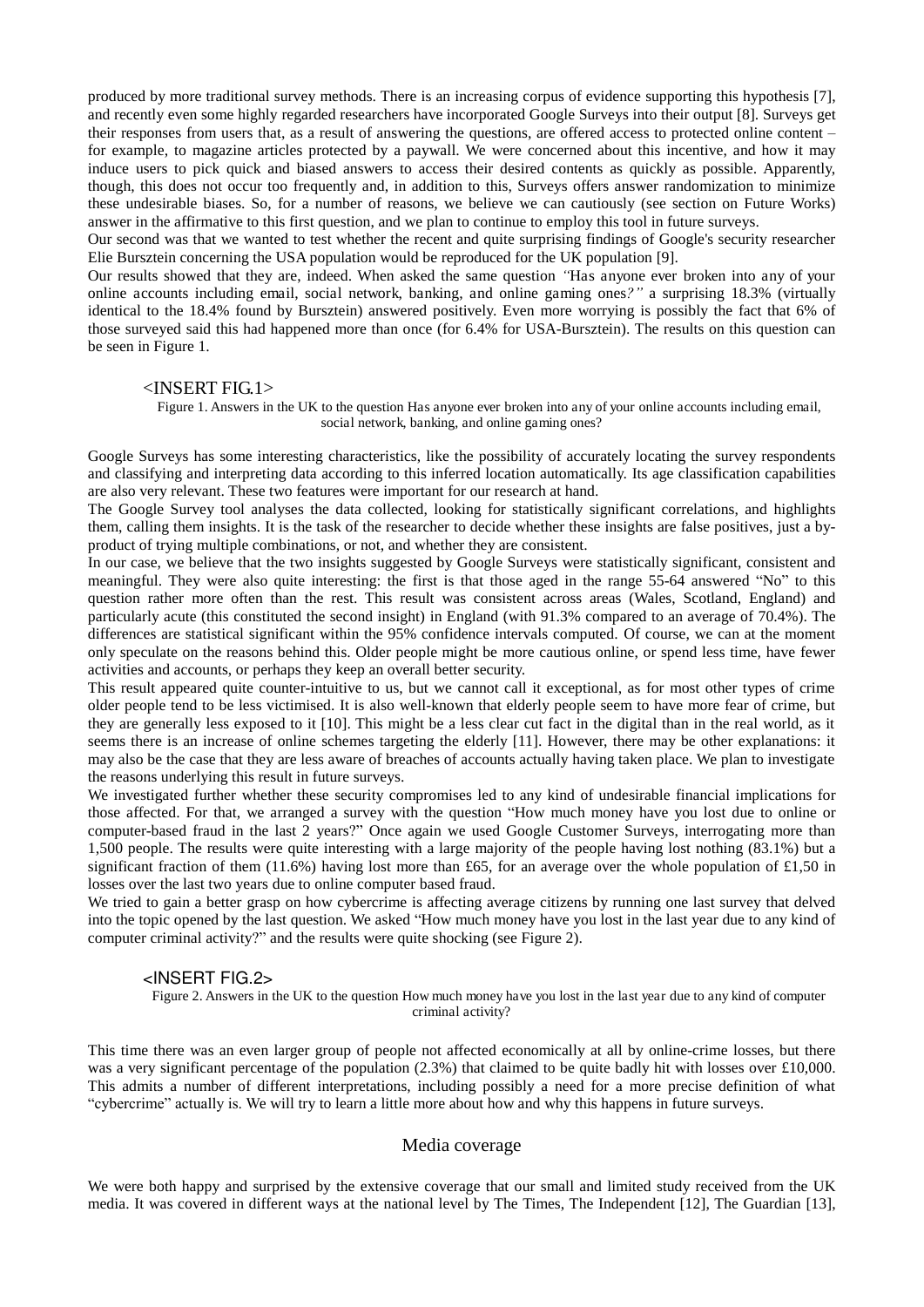and The Daily Mail [14], and by online media such as TechReport [15]. It also received some international exposure, in places like China and Vietnam. Television also covered the news, and in the following days both of us were interviewed in different media including BBC Radio [16].

On reflection, we believe this clearly shows that there is an interest in this type of news, where cybersecurity and cybercrime is not necessarily linked with national security, critical infrastructures or nuclear power stations, but with the perspective of the average citizen, when losses are not an estimation in the billions but real money lost from your own bank account. An additional explanation for the media impact is of course that this news piece was launched August, not a period of the year full with interesting news.

Our initial delight with the media coverage was quickly tempered, when we started to see how journalists from even the most prestigious media made unfounded inferences from our data. We were particularly worried to the conversion of our percentage of respondents to a percentage of the population, and that figure quickly transformed into millions of UK citizens affected.

There was not even consensus in their extrapolation: Some claimed 10 million Britons were affected, others published a slightly more prudent figure of 9 million. This really surprised us, because despite knowing full well that such a claim would have made our piece of news much more attractive, we explicitly refrained from making it, in the knowledge that it could easily be wrong. Journalists quickly multiplied percentages times UK population, which is an easy but methodologically unsound approach.

They forgot, for example, that any measure has an error margin that could easily be around 3% (Google Surveys provides 95% confidence intervals) and that any claim based on that had better be conservative and use the lower end of said interval. More importantly, they forgot that the survey did not cover people below 18 years old (a total of 14,270,037 out of the 63,182,178 in the last Census [17]) nor, of course people that have never used the Internet (an estimated 14% of the population).

If we were compelled into translating our figures into millions of UK citizens, our estimation would be much closer to around 6 million, taking into account for example, that although 86% of the UK population have 'ever' used Internet, some are quite infrequent users, etc., quite less spectacular than the published by most media, but still interestingly high.

#### Conclusions & Future Work

It seems that online crime has a clear impact on the lives of many UK citizens, with their accounts and credentials being compromised significantly and in some cases multiple times. This and other incidents online translate into financial losses that, despite not affecting large numbers of people, have quite a large impact on a few (around 3% of the population) that are very badly hit.

More research is due focusing on these crimes that are the most likely to affect the average citizen, and that so far have been neglected in favour of the attacks that affect large companies and SMEs. Studying the evolution of this type of cybercrime over time, and how to effectively act upon it with different prevention and mitigation strategies is a promising research line.

We will continue to produce this survey and compare and analyse future findings, to study how the numbers of online victims and crimes evolves over time. We are currently in the process of elaborating the next survey, and plan to run it twice a year.

In future news releases we will give more explicit information about the reliability of the data provided, in particular we will include some guidance in the form of a cautionary note on what figures may or may not be valid to be inferred from our survey data. We are also liaising with Social Science researchers within the University of Kent Cyber Security Centre, to develop more elaborate methodologies that may lead to more insightful and precise results.

#### About the authors

#### <INSERT IMAGE.1>

Julio Hernandez-Castro is a Lecturer in the School of Computing, University of Kent. He specialises in Computer Security, with a keen interest in Cybercrime, RFID Security, Steganography & Steganalysis and CAPTCHAs.

#### <INSERT IMAGE.2>

Eerke Boiten is a Senior Lecturer at the School of Computing of Kent, the leader of the CryptoForma EPSRC Network of Excellence, and the Director of the Kent Interdisciplinary Cyber Security Center.

#### Resources

Google in-house validation whitepaper on Surveys [http://www.google.com/insights/consumersurveys/static/consumer\\_surveys\\_whitepaper\\_v2.pdf](http://www.google.com/insights/consumersurveys/static/consumer_surveys_whitepaper_v2.pdf)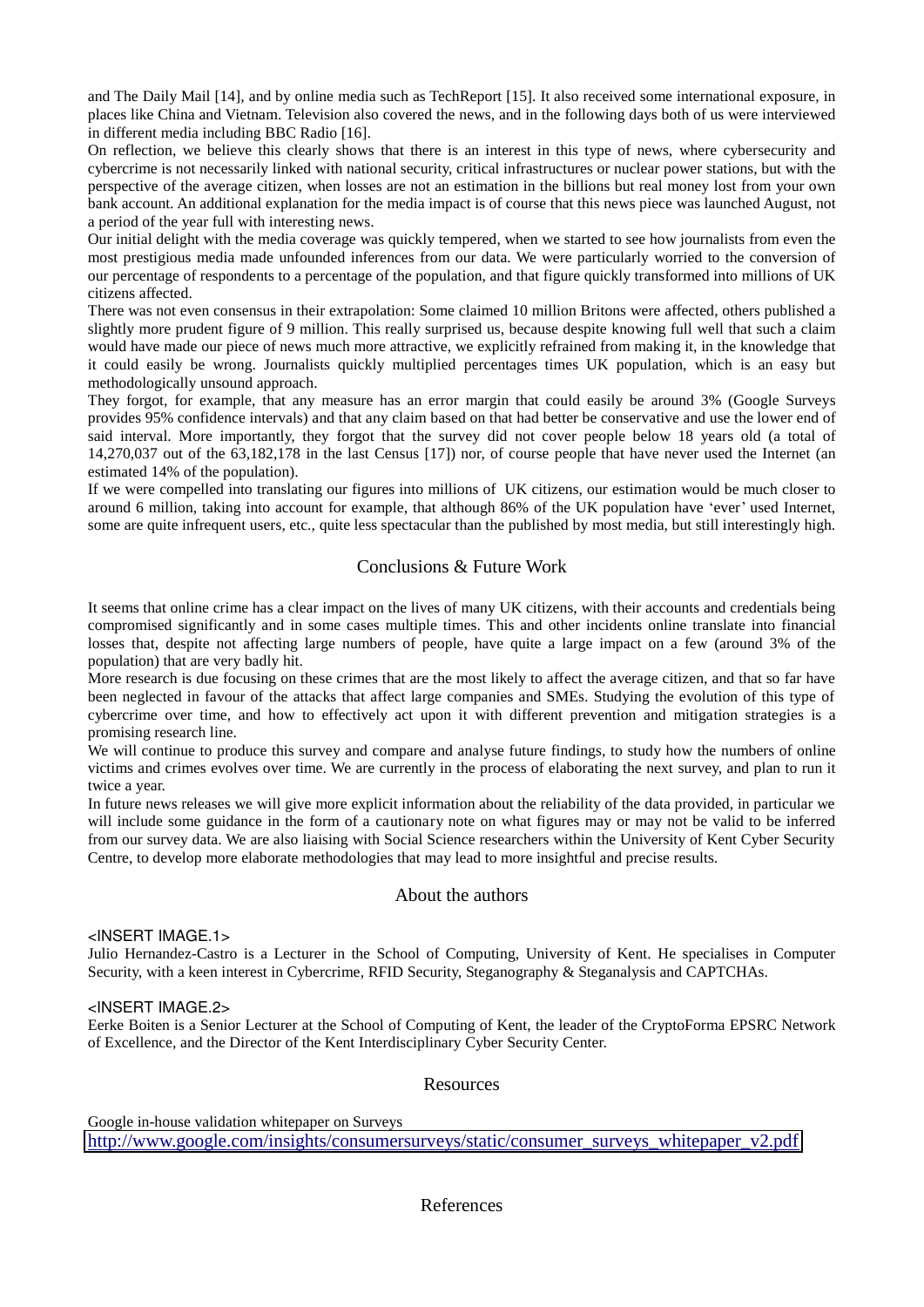[1] McGuire, M. & Dowling, S. (2013) Cyber crime: A review of the evidence. Summary of key findings and implications. Home Office Research report 75, retrieved from https://www.gov.uk/government/uploads/system/uploads/attachment\_data/file/246749/horr75-summary.pdf

[2] Internet Access 2012: Households and individuals. UK: Office for National Statistics. Retrieved September 2013. Available at: http://www.ons.gov.uk/ons/rel/rdit2/internet-access---households-andindividuals/ 2012/stb-internet-access—households-and-individuals--2012.html

[3] Ofcom (2012) Communications Market Report. London: Ofcom. Retrieved from Ofcom, September 2013. Available at: http://stakeholders.ofcom.org.uk/binaries/research/cmr/cmr12/CMR\_UK\_2012.pdf

[4] HMSO (2010) A Strong Britain in an Age of Uncertainty: The National Security Strategy. London: HMSO.

[5] Anderson, R., Barton, C., Bohme, R., Clayton, R., van Eeten, M. J. and Levi, M. (2012) Measuring the cost of cybercrime. Retrieved September 2013. Available at: http://weis2012.econinfosec.org/papers/Anderson\_WEIS2012.pdf

[6] ONS (2012b) Crime Survey for England and Wales, 2011/12 [computer file]. UK: ONS. Retrieved September 2013. Available at: http://www.ons.gov.uk/ons/rel/crimestats/crime-statistics/focus-on-property-crime--2011-12/index.html

[7] Methodological Analysis from the Pew Research Center <http://www.google.com/insights/consumersurveys/pew>

[8] Paul Krugman, the Prize Nobel winner, used Surveys for an article at the New York Times [http://krugman.blogs.nytimes.com/2013/08/13/what-people-dont-know-about-the-deficit/?\\_r=0](http://krugman.blogs.nytimes.com/2013/08/13/what-people-dont-know-about-the-deficit/?_r=0) and [http://www.nytimes.com/2013/08/16/opinion/krugman-moment-of](http://www.nytimes.com/2013/08/16/opinion/krugman-moment-of-truthiness.html?ref=paulkrugman&_r=0)truthiness.html?ref=paulkrugman $&r=0$ 

[9] Eli Burzstein's study can be found at elie.im/blog/security/18-4-of-us-internet-users-got-at-least-one-of-their-account-compromised/

[10] The Elderly as Victims of Crime, Abuse and Neglect. Marianne Pinkerton. Australian Institute of Criminology Trends & Issues, June 1992 [http://192.190.66.70/documents/5/7/E/%7B57ED2491-7C7D-498F-A12C-](http://192.190.66.70/documents/5/7/E/%7B57ED2491-7C7D-498F-A12C-7626D80D6339%7Dti37.pdf)

[7626D80D6339%7Dti37.pdf](http://192.190.66.70/documents/5/7/E/%7B57ED2491-7C7D-498F-A12C-7626D80D6339%7Dti37.pdf)

[11] Phishing for Elderly Victims: As the Elderly migrate to the Internet, Fraudulent Schemes Targeting them Follow. Eric L. Carlson. The Elder Law Journal, 2007

[12] Independent coverage by James Vincent: One in five UK citizens have had online accounts hacked on the 26<sup>th</sup> August 2013

[http://www.independent.co.uk/life-style/gadgets-and-tech/news/one-in-five-uk-citizens-have-had](http://www.independent.co.uk/life-style/gadgets-and-tech/news/one-in-five-uk-citizens-have-had-online-accounts-hacked-8784772.html)[online-accounts-hacked-8784772.html](http://www.independent.co.uk/life-style/gadgets-and-tech/news/one-in-five-uk-citizens-have-had-online-accounts-hacked-8784772.html)

[13] Guardian coverage by Rupert Jones: Cybercrime hits more than 9 million UK web users on the 23rd August 2013 <http://www.theguardian.com/technology/2013/aug/23/cybercrime-hits-nine-million-uk-web-users>

[14] The Daily Mail coverage by an anonymous reporter: The scourge of cyber crime: One fifth of Brits have had their e-mail, social network or bank accounts hacked - and some have lost more than £10,000 on the  $24<sup>th</sup>$  August 2013 [http://www.dailymail.co.uk/news/article-2401285/Cyber-crime-1-5-Brits-e-mail-social-network](http://www.dailymail.co.uk/news/article-2401285/Cyber-crime-1-5-Brits-e-mail-social-network-bank-accounts-hacked.html)[bank-accounts-hacked.html](http://www.dailymail.co.uk/news/article-2401285/Cyber-crime-1-5-Brits-e-mail-social-network-bank-accounts-hacked.html)

[15] TechWorld coverage by John E. Dunn on  $27<sup>th</sup>$  August: UK online fraud losses higher than realised, University study suggests

[http://news.techworld.com/security/3465704/uk-online-fraud-losses-higher-than-realised](http://news.techworld.com/security/3465704/uk-online-fraud-losses-higher-than-realised-university-study-suggests/)[university-study-suggests/](http://news.techworld.com/security/3465704/uk-online-fraud-losses-higher-than-realised-university-study-suggests/)

[16] ITV coverage: 'Almost one in five Brits' fallen victim to cybercrime on the 23<sup>rd</sup> August 2013. <http://www.itv.com/news/update/2013-08-23/almost-one-in-five-brits-fallen-victim-to-cybercrime/>